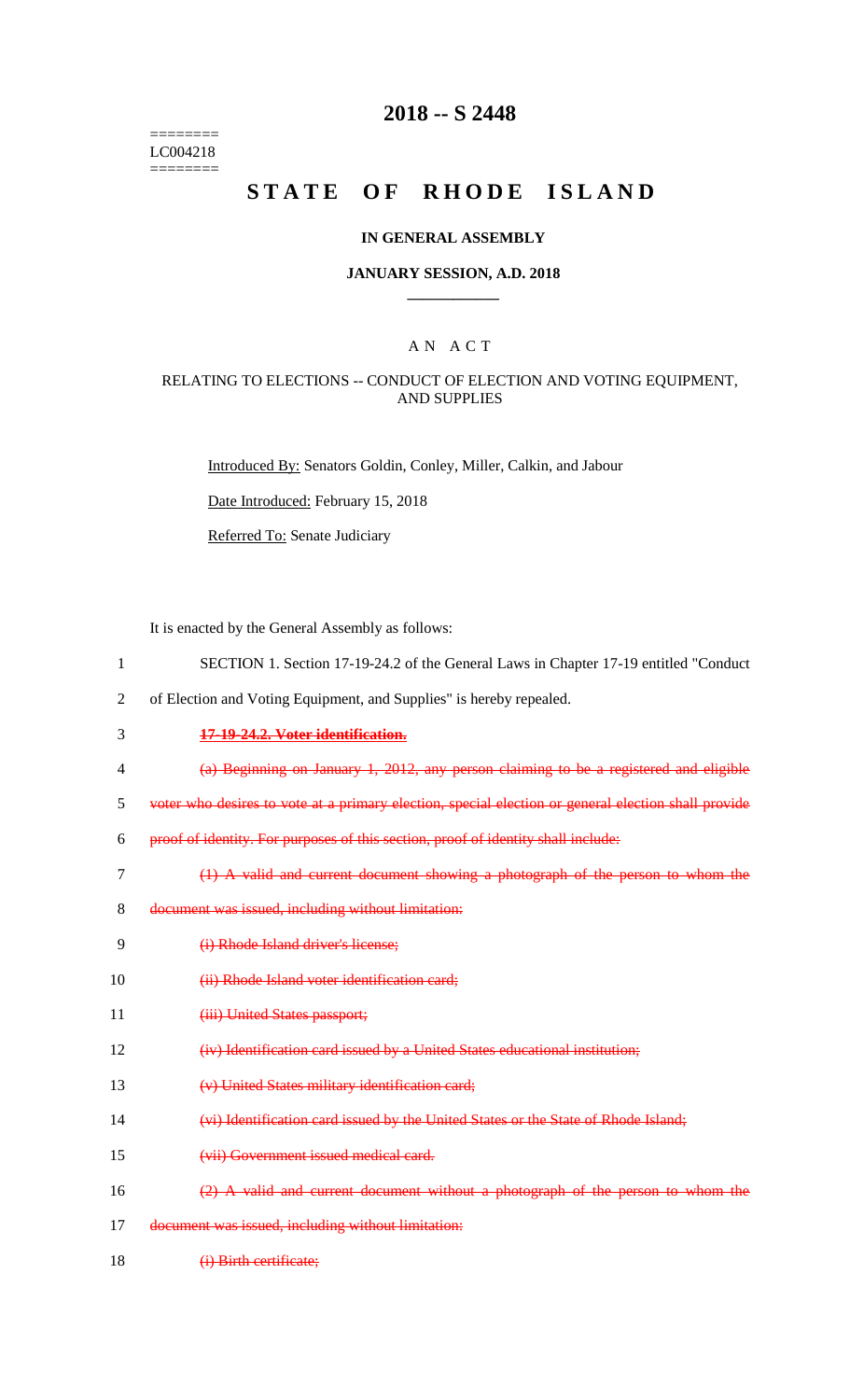1 **(ii) Social security card;** 

| $\overline{2}$ | (iii) Government issued medical card.                                                                |
|----------------|------------------------------------------------------------------------------------------------------|
| 3              | (b) From and after January 1, 2014, any person claiming to be a registered and eligible              |
| 4              | voter who desires to vote at a primary election, special election or general election shall provide  |
| 5              | proof of identity listed in subdivisions (a)(1).                                                     |
| 6              | (e) No later than January 1, 2012, Rhode Island voter identification cards will be issued            |
| 7              | upon request, and at no expense to the voters, at locations and in accordance with procedures        |
| 8              | established by rules and regulations promulgated by the secretary of state. The purpose of this      |
| 9              | section is to provide voter identification cards to those voters who do not possess the              |
| 10             | identification listed in subdivision (a)(1).                                                         |
| 11             | (d) If the person claiming to be a registered and eligible voter is unable to provide proof          |
| 12             | of identity as required in subdivisions (1) and (2) above, the person claiming to be a registered    |
| 13             | voter shall be allowed to vote a provisional ballot pursuant to § 17-19-24.2 upon completing a       |
| 14             | provisional ballot voter's certificate and affirmation. The local board shall determine the validity |
| 15             | of the provisional ballot pursuant to § 17-19-24.3.                                                  |
| 16             | SECTION 2. This act shall take effect upon passage.                                                  |

 $\begin{minipage}{0.9\linewidth} \begin{tabular}{l} \hline \textbf{r} & \textbf{r} \\ \hline \textbf{r} & \textbf{r} \\ \hline \textbf{r} & \textbf{r} \\ \hline \textbf{r} & \textbf{r} \\ \hline \textbf{r} & \textbf{r} \\ \hline \textbf{r} & \textbf{r} \\ \hline \textbf{r} & \textbf{r} \\ \hline \textbf{r} & \textbf{r} \\ \hline \textbf{r} & \textbf{r} \\ \hline \textbf{r} & \textbf{r} \\ \hline \textbf{r} & \textbf{r} \\ \hline \textbf{r} & \text$ LC004218  $=$